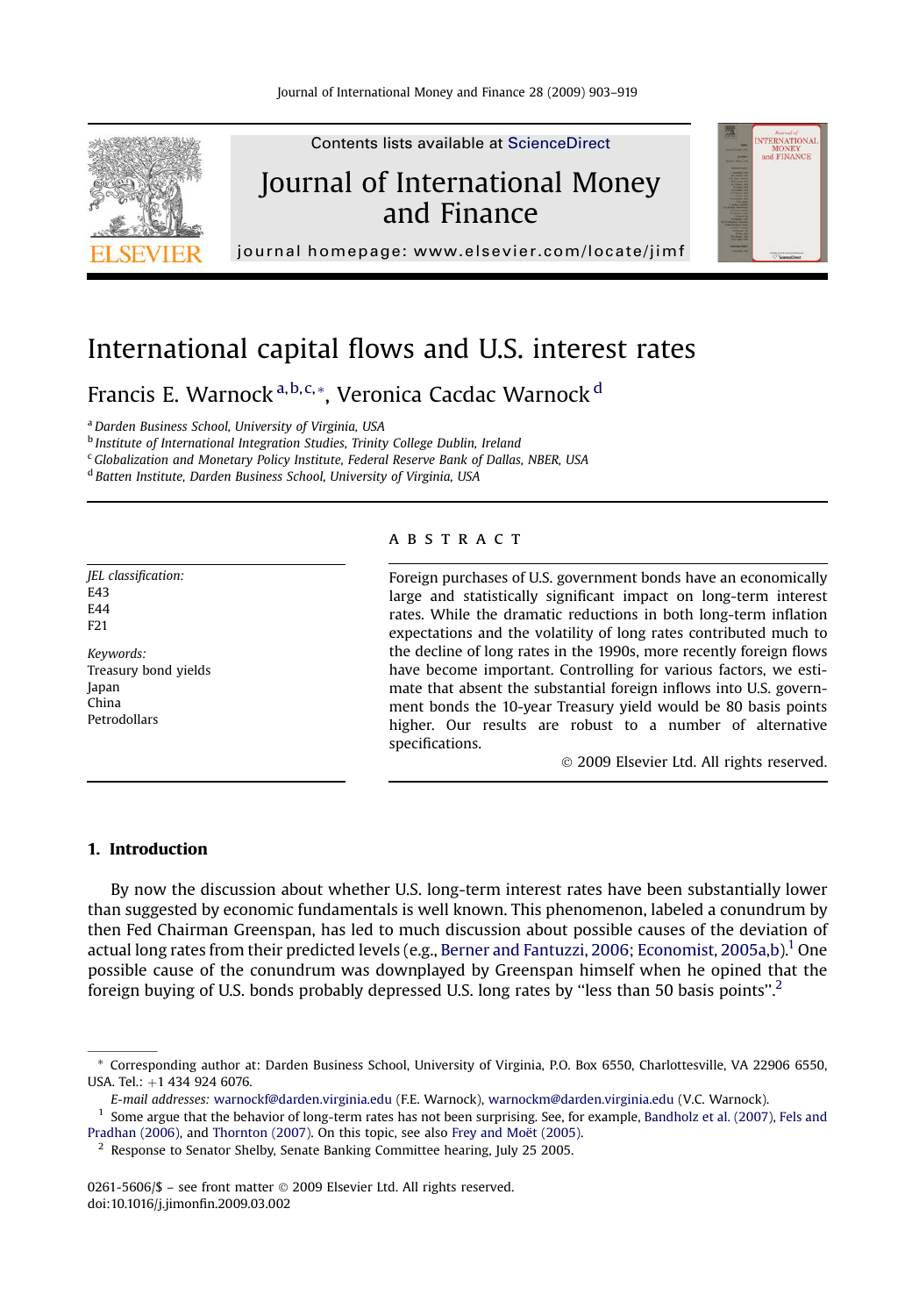In this paper we use a simple empirical model along with novel (and, we argue, more informative) measures of foreign flows to provide an assessment of the influence of international capital flows on long-term U.S. interest rates. We make two contributions to the literature. First, we show that foreign flows have had a statistically and economically significant impact on U.S. long-term rates. Our second contribution is ancillary but nevertheless important. Although the use of capital flows data has skyrocketed in recent years in both practitioner and academic circles, there is considerable confusion about such data. We address this by first highlighting some less-than-desirable features of reported capital flows data and then presenting an alternative ''benchmark-consistent'' capital flows measure that addresses known limitations in reported capital flows.

Using our benchmark-consistent flows, for a monthly sample spanning January 1984 to May 2005 we find that foreign inflows into U.S. bonds reduce the 10-year Treasury yield by an economically and statistically significant amount.<sup>3</sup> The model illustrates that the most important factor contributing to the decline in nominal long-term interest rates from 9 percent in 1987 to roughly 5 percent by the end of the 1990s are reductions in both long-term inflation expectations and the volatility of long rates.<sup>4</sup> But international capital flows also have a significant impact on long rates. For example, if foreign governments did not accumulate U.S. government bonds over the twelve months ending May 2005, our model suggests that the 10-year Treasury yield would have been roughly 80 basis points higher; if instead they reduced holdings by the same magnitude of their accumulation, the impact would be doubled. Further analysis indicates that much of this impact comes directly from East Asian sources.

The implications of our results are clear. The most obvious is that foreign inflows, by depressing long-term U.S. rates, have spurred U.S. economic activity. In a world of substantial inflows into U.S. bonds, Fed policy is less restrictive than otherwise. At a sectoral level, one expects the most interestrate sensitive sectors, such as housing, to bear the bulk of this effect. Indeed, we show (not surprisingly) that U.S. mortgage rates are also depressed by the foreign inflows. A related but less obvious implication is that our results are consistent with the notion that foreign flows are behind some of the flattening of the yield curve. We estimate models for a variety of U.S. interest rates – shorter term Treasury yields (2 years), high and lower quality corporate debt (Aaa and Baa), and long-term fixed and short-term adjustable mortgage rates. The impact of foreign inflows differs across these instruments, but it is always statistically significant and often economically large. The impact on corporate bond rates and long-term (30 years) fixed mortgage rates is very similar to that on the 10-year Treasury yield, but we find that the 2-year rate is less affected by foreign flows, perhaps because it is a deep market that is more closely linked to short rates. The differential effect on the 2- and 10-year Treasury yields implies that in 2004 and 2005 foreign flows flattened the yield curve by about 50 basis points.

Our results are robust to alternative specifications. To alleviate potential concerns about structural breaks, we re-estimate starting the sample at two significant events, when Greenspan became Chairman in August 1987 and when the Fed began announcing the target federal funds rate in February 1994. We impose a structure that is consistent with the potential non-stationarity of nominal rates, but to further alleviate stationarity concerns we also model real rates. Perhaps more convincingly, for robustness we also estimate an error correction model following [Bandholz et al. \(2007\).](#page-16-0) None of the robustness checks alters our main finding that foreign flows impact long-term U.S. interest rates.

Our work is related to a number of strands of the literature. [Bernanke et al. \(2004\)](#page-16-0), perhaps the closest precursor to our work, utilizes an affine term structure model to identify (domestic) macroeconomic factors that impact yields and, separately, includes a high frequency study of the short-run impact of announced Japanese intervention. $5$  Our work can be seen as encompassing certain aspects of the notion of a global saving glut. [Bernanke \(2005\)](#page-16-0) argues that two important factors in the global saving glut story are the sharp reserve accumulation by developing countries and the surge in revenues of oil producers. Both mechanisms are incorporated directly in our preferred measure of foreign official

<sup>&</sup>lt;sup>3</sup> Our sample begins in 1984 because we do not have some of the control variables prior to that date.

<sup>4</sup> The reductions in volatility and inflation expectations could owe to improved credibility of Fed policy, consistent with the view [Poole \(2005\),](#page-16-0) or to a relative absence of adverse shocks.

 $5$  The simplicity of our model does not appear to overly handicap our analysis, as the fit of our model (excluding flows) is comparable to that of the affine term structure model of [Bernanke et al. \(2004\).](#page-16-0)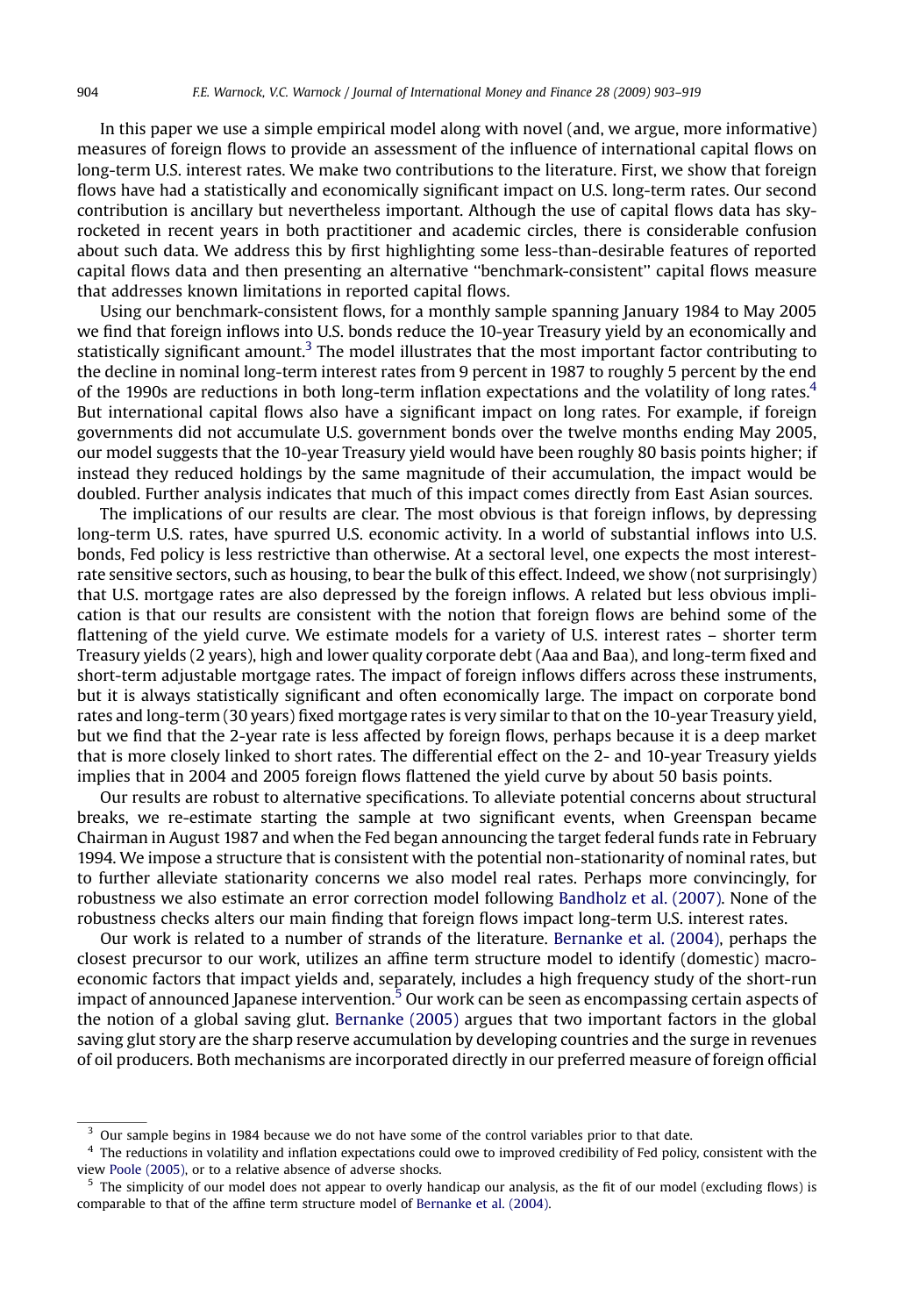inflows, and our analysis suggests that East Asian accumulation is responsible for about two-thirds of our estimated impact. To the extent that many oil producers and some developing countries shun U.S. intermediaries, our benchmark-consistent capital flows series is necessary to capture these flows. Finally, our work is also related but distinctly separate from the recent literature on the impact of order flow on exchange rates [\(Evans, 2002; Evans and Lyons, 2002\)](#page-16-0) and Treasury yields ([Brandt and Kavajecz,](#page-16-0) [2004; Green, 2004](#page-16-0)).<sup>6</sup>

The paper is structured as follows. In the next section, we discuss problems with reported capital flows data and then show how to restate the data to bring them in line with higher quality (but infrequent) benchmark surveys. In Section [3](#page-7-0), we present our main regression results with foreign flows, as well as various robustness checks. Section [4](#page-13-0) concludes.

#### 2. U.S. data on international capital flows

There are many interrelated sources of data on U.S. capital flows. In this section we discuss weekly data from Federal Reserve Bank of New York (FRBNY), monthly data from the Treasury International Capital Reporting System (TIC), and monthly flows implied from infrequent benchmark surveys of positions (which we call benchmark-consistent flows). The TIC data are more comprehensive than the FRBNY data. However, because of limitations of the monthly TIC data, discussed below, our preferred measure utilizes the benchmark-consistent flows – the restated flows that incorporate information from benchmark surveys.

## 2.1. Attributes of officially reported data

Past work on international capital flows and U.S. interest rates, such as [Sack \(2004\),](#page-16-0) which formed the basis for Greenspan's remark that capital flows likely had only a small impact on U.S. long-term rates, utilized a partial measure of flows from the FRBNY. The most timely source of U.S. data on capital flows is the weekly H.4.1 release that includes information on U.S. government securities held in custody at the FRBNY on behalf of foreign official institutions (central banks and finance ministries). The weekly FRBNY custodial data are easily obtained<sup>7</sup> and of high quality; mistakes in FRBNY data are similar to a bank recording the wrong amount for an account balance, infrequent and likely quickly corrected. But the FRBNY is just one of many custodians that foreign governments might use. For reported U.S. capital flows data, FRBNY is the U.S. custodian of choice for many of the world's central banks and finance ministries; at the end of June 2003, 88 percent of reported foreign official holdings of long-term Treasury securities were held in custody at the FRBNY.<sup>8</sup> However, some foreign governments, notably Middle East oil exporters but also others, avoid the FRBNY and thus this source is best described as only partial.

A much broader source than the FRBNY is the Treasury International Capital Reporting System (TIC), of which the FRBNY data is a subset. The TIC system, the official source of U.S. capital flows data, reports monthly data (with a six-week lag) on foreigners' purchases and sales of all types of long-term securities (equities as well as corporate, agency, and Treasury bonds).<sup>9</sup>

The TIC system has two deficiencies. The first deficiency is that it cannot differentiate between foreign officials and other investors when the transaction goes through a third-country intermediary.

 $6$  Order flow research, which examines the impact of flows on prices, is distinct from our work because it identifies flows that are driven by private information. We cannot make such statements about our flows data, nor can most researchers; even the recent [Evans and Lyons \(2005\)](#page-16-0) cannot identify true order flow.

 $^7$  A memo item at the bottom of [Table 1](#page-11-0) of the H.4.1 release [\(www.federalreserve.gov/releases/h41/\)](http://www.federalreserve.gov/releases/h41) shows foreign official holdings at the FRBNY. The Treasury and FRBNY data are not directly comparable for a number of reasons; see question C10 on Treasury's FAQ site [\(www.treas.gov/tic/faq1.html](http://www.treas.gov/tic/faq1.html)).

 $8$  From Table 10 of [Treasury et al. \(2004\)](#page-16-0) and the historical Major Foreign Holders table (available at [www.treas.gov/tic/](http://www.treas.gov/tic/mfhhis01.txt) [mfhhis01.txt](http://www.treas.gov/tic/mfhhis01.txt)), foreign official holdings at all U.S. custodians totaled \$864 billion (\$653 billion in long-term Treasury securities and another \$211 billion in short-term Treasury bills), of which \$757 billion were held in custody at FRBNY.

 $^9\,$  The TIC data also include data on short-term instruments and on U.S. investors trading in foreign securities. We do not focus on short-term flows in this paper.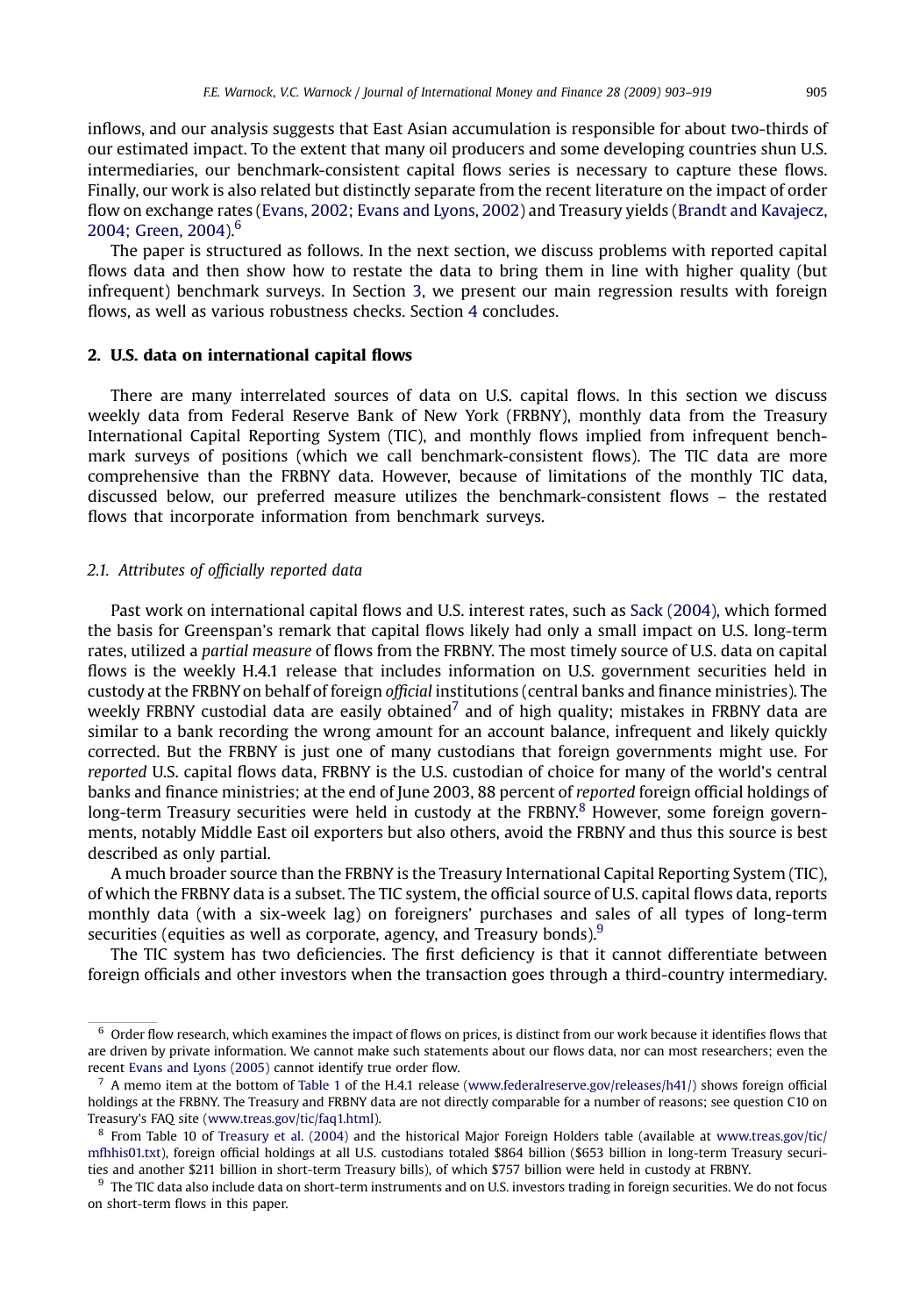The TIC system asks data reporters to provide information on the transactions of all foreigners and, where possible, the subset that can be attributed to foreign official entities. Just as FRBNY data are undermined by foreign governments avoiding it as a custodian, the split between foreign official and other foreign investors in the TIC data is blurred by the practice of some foreign governments to use third-country intermediaries. Indeed, there is increasing evidence that some governments that are known to accumulate vast amounts of U.S. Treasuries (such as oil exporters) are doing so through foreign intermediaries. In this case the TIC system may well capture the flow, but will not attribute it to a foreign official investor or even the particular country (if, as is likely, it is executed through an offshore intermediary). Moreover, TIC-recorded foreign official inflows represent only a lower bound because some prominent foreign governments purchase U.S. securities through offshore centers.10 The second deficiency is that TIC-reported flows greatly overestimate foreign purchases of certain types of U.S. government bonds. Specifically, the TIC system records far too many inflows into U.S. agency bonds; we show that in the one-year period from mid-2001 to mid-2002, capital inflows into U.S. agency bonds were overstated by \$158 billion.<sup>11</sup>

Comprehensive benchmark survey data of foreign holdings are also undermined by the use of thirdcountry custodians. That said, the benchmark data are the most accurate and can be used to make an important point: of foreigners' holdings of U.S. Treasury and agency debt securities, the majority is held by foreign officials. Specifically, lower bound estimates (lower bound because some foreign official holdings will show up as private holdings) indicate that foreign officials hold 63 and 35 percent, respectively, of all foreigners' holdings of Treasury and agency bonds.12 In contrast, foreign officials are not keen on corporate bonds, holding only 3 percent of the total. One way of thinking about this is that (at least through 2005) governments were not in the business of investing in, or lending to, foreign corporations. Because much of reported foreigners' holdings of U.S. Treasury and agency bonds are held by foreign officials and the TIC system is not always able to accurately differentiate between foreign officials and other foreign investors (such as pension funds, oil stabilization funds, insurance companies, and others) when the trade is made through a third-country intermediary, we utilize overall TIC foreign flows into Treasury and agency bonds in constructing our preferred measure of foreign official accumulation.

The benchmark surveys can also be used to address questions about the overall accuracy of TIC data ([Warnock and Cleaver, 2003](#page-16-0)). While we have no direct way of knowing whether the TIC capital flows data are accurate, because benchmark surveys of capital flows do not exist, the high quality securitylevel benchmark surveys of foreigners' holdings of U.S. securities – surveys that recently have been conducted annually – can be used to gauge whether recorded capital flows data are reasonably accurate. Specifically, one can form flows-based holdings estimates and compare them with known holdings from the benchmark surveys. The comparison is not perfect, because unknown valuation adjustments are incorporated into the marked-to-market positions data, but large discrepancies between holdings given by the comprehensive benchmark surveys and holdings implied from capital flows data would indicate a problem with the flows data.

[Fig. 1](#page-4-0) shows flows-based holdings estimates (the solid lines) and benchmark amounts (the dots) for foreigners' positions in Treasury and agency bonds; complete details on the methodology for forming the flows-based holdings estimates are presented below. For Treasury bonds, reported TIC flows appear to have run a bit high in the late 1990s; the March 2000 estimate of \$1,063 billion is almost \$200 billion higher than the amount collected through the benchmark survey. Since then, however, there is no evidence that TIC flows for Treasury bonds are inaccurate, as estimated holdings are right in line with benchmark amounts. Given that, and because it is not entirely clear whether the miss in 2000 owed to errors in TIC data or errors in the benchmark survey, we are comfortable using TIC-reported data for Treasury bonds. Agency bonds are another story: the TIC system consistently overestimates foreigners'

 $10$  [Roach \(2005\)](#page-16-0) states that U.S. data do not capture any of the roughly \$700 billion in oil proceeds that may have been recycled into U.S. Treasuries in 2005. See also [Economist \(2005b\)](#page-16-0).

 $11$  Given questions about whether long-term inflows can cover the U.S. current account deficit ([Feldstein, 2006](#page-16-0)), a \$158 billion overstatement in a 12-month period is both sizeable and important.

<sup>&</sup>lt;sup>12</sup> [Treasury Department et al. \(2005,](#page-16-0) Table 6).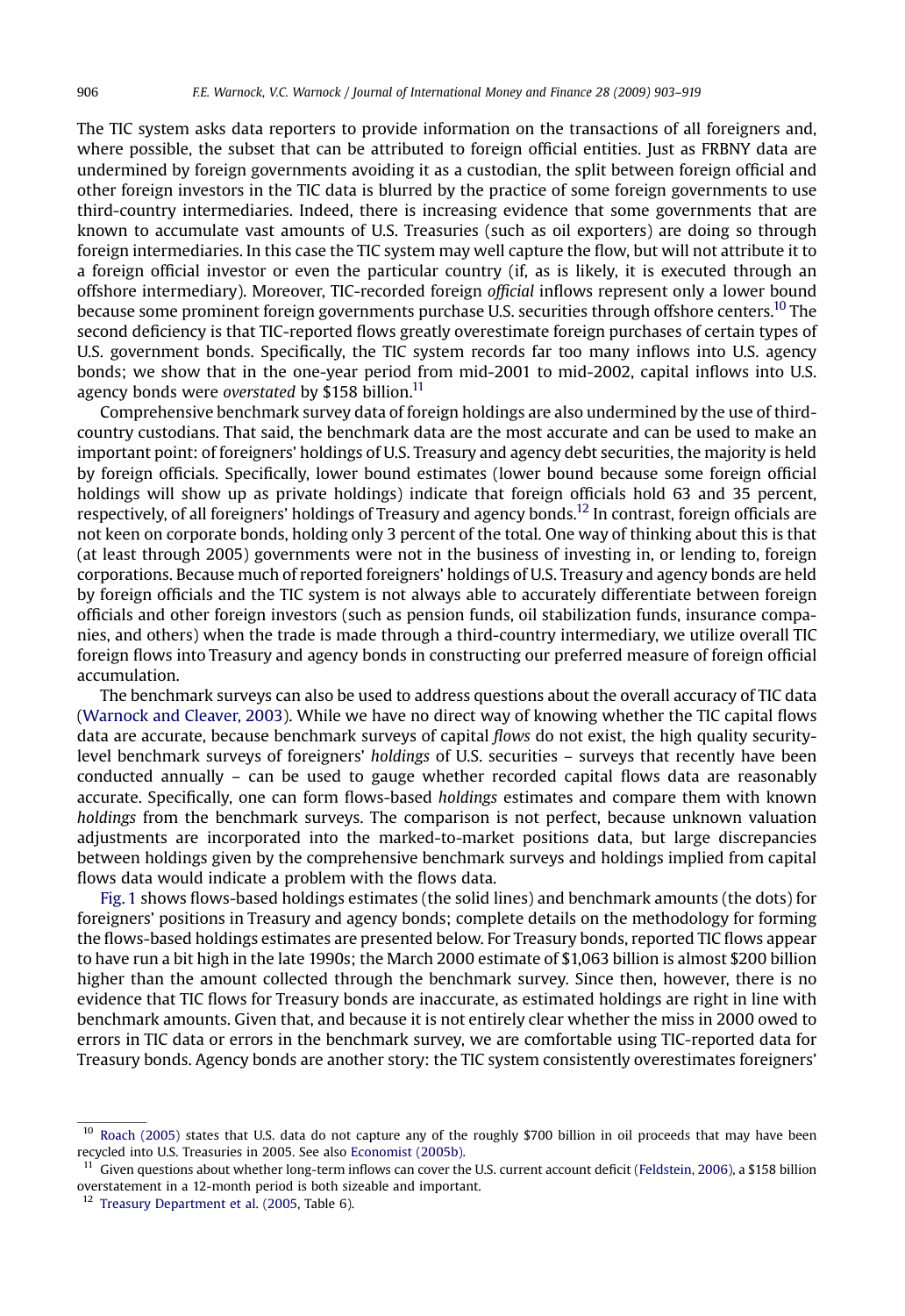<span id="page-4-0"></span>

Fig. 1. TIC-based Estimates of Foreign Positions in U.S. Bonds. TIC-based estimates start from benchmark survey amounts, shown by the large dots, and are formed by applying equation [\(1\).](#page-5-0) While unknowable valuation adjustments are also included in these estimates, major discrepancies in TIC-based estimates and the benchmark surveys are indicative of problems with the TIC data. All data are in billions of dollars.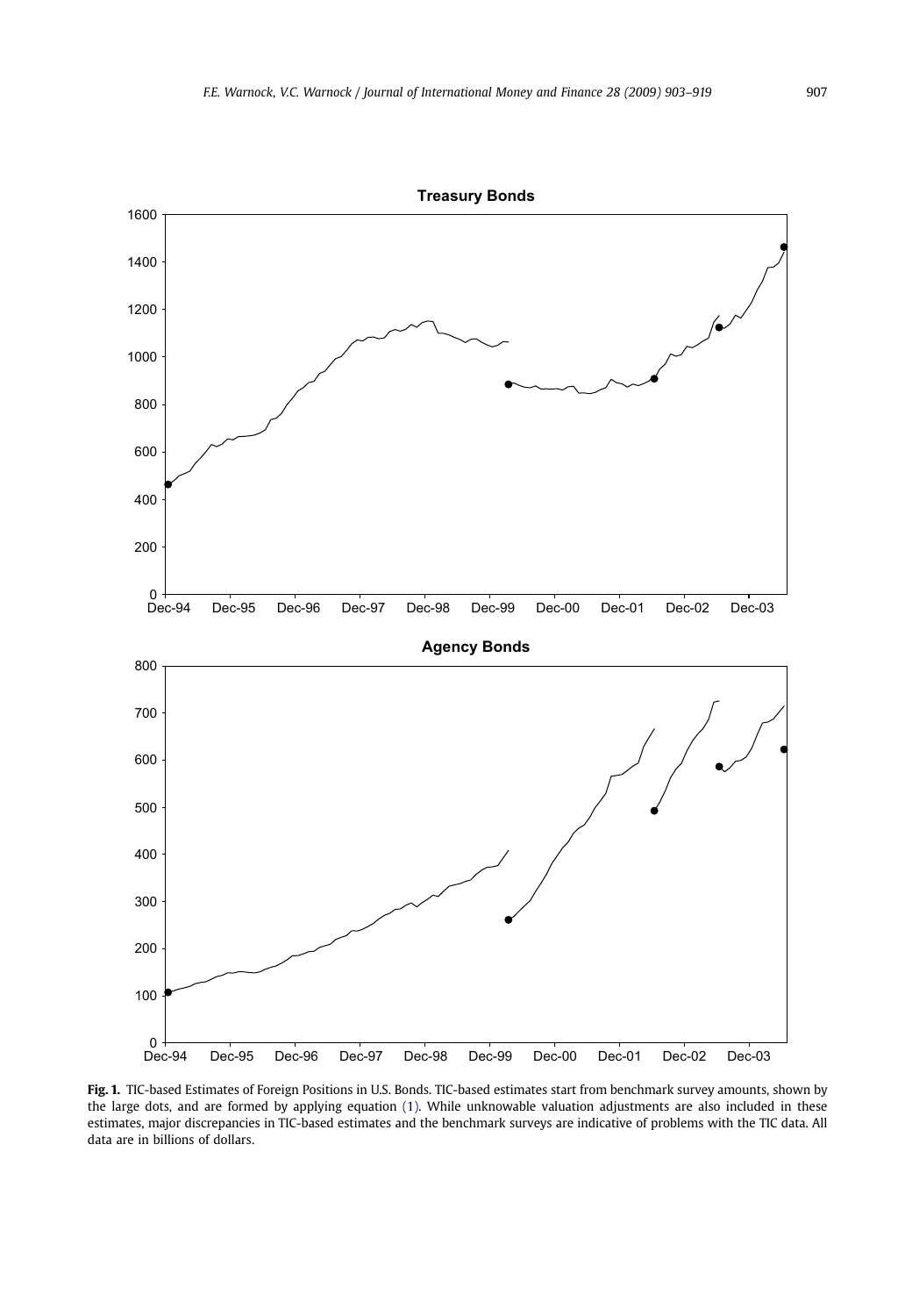<span id="page-5-0"></span>purchases of agency bonds, suggesting that for these securities an adjustment to TIC-reported flows is necessary.<sup>13</sup>

#### 2.2. Forming benchmark-consistent flows

The discrepancy between flows implied from high-quality benchmark surveys and TIC-reported flows makes it difficult for market participants to interpret and use the TIC transactions data. We present a solution that utilizes the benchmark survey data to guide a restatement of monthly TIC flows. The resulting series, which we call benchmark-consistent flows, will be quite similar to reported TIC flows when TIC flows are in line with the surveys. But where there is a wide discrepancy between TIC flows and benchmark surveys – as with agency bonds – our benchmark-consistent flows will differ substantially from reported TIC flows.

To create benchmark-consistent capital flows data, we restate monthly TIC flows so that flows-based holdings estimates are consistent with holdings reported in periodic benchmark surveys. We require the following data. Bilateral capital flows, or foreigners' transactions in U.S. securities, are reported monthly to the TIC System, mainly by brokers and dealers. For U.S. long-term debt securities (with original maturity greater than one year), these mandatory reports contain information on gross purchases and gross sales (at market value) and the country of the foreign counterparty to the transaction. The TIC data are available at [www.treas.gov/tic](http://www.treas.gov/tic). Data on foreign holdings of U.S. securities, available at [www.](http://www.treas.gov/fpis) [treas.gov/fpis](http://www.treas.gov/fpis), are collected in detailed but infrequent security-level benchmark liabilities surveys conducted in December of 1978, 1984, 1989, and 1994; March 2000; and June of 2002, 2003, and 2004.<sup>14</sup> Reporting to the surveys is mandatory, with penalties for noncompliance, and the data received are subjected to extensive analysis and editing. For liabilities surveys (of foreign holdings of U.S. securities), the reporters consist primarily of large custodians (banks and brokers–dealers). U.S. firms that issue securities are also included in the survey, but they typically have little information about the actual owners of their securities because U.S. securities are typically registered on their books in ''street name'' – that is, in the name of the custodian, not of the ultimate investor. Valuation adjustments are from the Lehman Brothers US Treasury Index and the Lehman Brothers US Agency Index. The TIC data are reported gross at cost including commissions and taxes, so to compute the value of securities bought or sold, an adjustment for transaction costs must be made. For round-trip transaction costs in U.S. debt securities, we rely on estimates of bid-ask spreads provided by market participants of 5 basis points on US Treasury debt and 10 basis points on US agency debt.

To form benchmark-consistent capital flows data, we first form monthly benchmark-consistent holdings. The restated flows consistent with those holdings estimates are our benchmark-consistent flows. We form separate estimates for agency and Treasury bonds. All that follows is for a particular type *i* of long-term debt security  $(i = agency, Treasury)$ ; we omit the subscript *i* in the equations below.

We begin by forming naive baseline estimates. End-of-month holdings are formed by adjusting the previous month's holdings for estimated price changes and adding the current month's (transaction cost-adjusted) net purchases. Specifically, we use the following formula to form naive estimates of foreign investors' holdings of U.S. debt securities at the end of period t:

$$
nh_t = nh_{t-1}(1 + r_t) + gp_t(1 - tc) - gs_t(1 + tc)
$$
\n(1)

where  $nh_t$  is naive estimates of foreign holdings of U.S. bonds at the end of month t,  $r_t$  is returns from period  $t-1$  to t, computed from appropriate price indices,  $gp_t$  is foreigners' gross purchases of U.S. bonds during month t,  $gs_t$  is foreigners' gross sales of U.S. bonds during month t, and tc a constant adjustment factor for transaction costs.

<sup>&</sup>lt;sup>13</sup> This owes to an inability of the TIC system to cost-effectively collect data on the periodic principal payments on mortgage-backed securities – which should be recorded as capital outflows. The TIC web site [\(www.treas.gov/tic/absprin.html\)](http://www.treas.gov/tic/absprin.html) describes the issue and provides adjustments; however, those adjustments appear to be far too small to eliminate the discrepancy.

<sup>&</sup>lt;sup>14</sup> Details of the 2004 liabilities survey, including findings and methodology, are discussed in [Treasury Department et al.](#page-16-0) [\(2005\)](#page-16-0). [Griever et al. \(2001\)](#page-16-0) and [Bertaut et al. \(2006\)](#page-16-0) are primers on the surveys. The recent annual surveys are ''mini'' surveys that serve to supplement the quinquennial full benchmarks.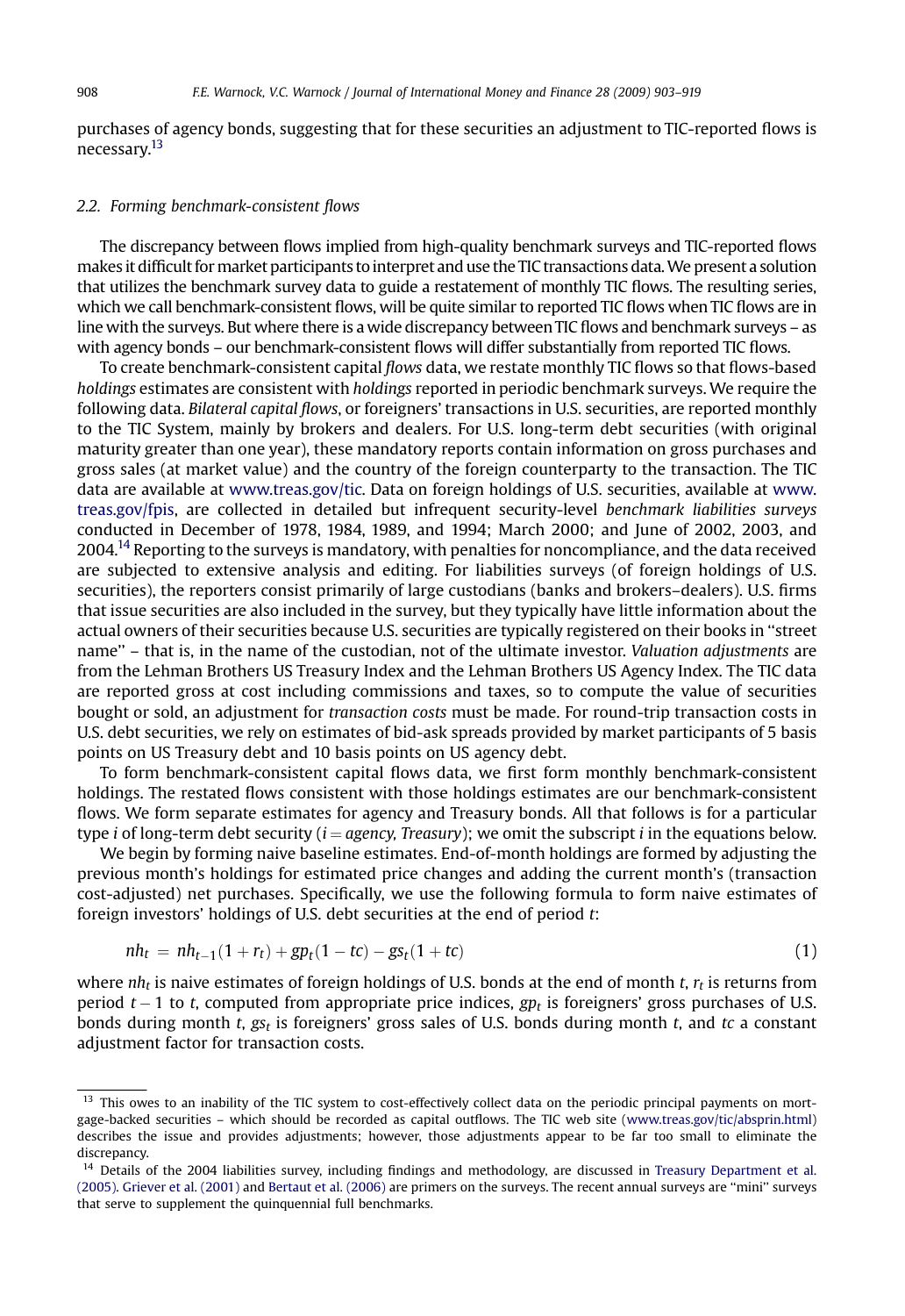<span id="page-6-0"></span>We then combine the naive baseline estimates with holdings from the infrequent benchmark surveys (conducted at time T) to form benchmark-consistent holdings estimates. For example, to form estimates for the January 1995 – March 2000 inter-survey period, we start from the December 1994 benchmark survey amount and apply equation [\(1\)](#page-5-0) to form estimates to March 2000. Doing so results in a naive estimate of holdings as of March 2000 ( $nh<sub>T</sub>$ ) that differs from holdings as given by the benchmark survey ( $bh_T$ ) by an amount, gap $_T$ :

$$
gap_T = bh_T - nh_T. \tag{2}
$$

One possible cause for the gap is errors in the capital flows data. Assuming that such errors are larger in months with greater trading activity, we add to each inter-survey month an amount that is a function of the gap and the proportion of inter-survey trading activity that occurred in that month. That is, we add to month t's net purchases of U.S. bonds an adjustment given by:

$$
adj_t = gap_T * adjfactor * \frac{gp_t + gs_t}{\sum_{k=1}^T gp_k + gs_k}
$$
\n(3)

where periods 1 and T span the entire inter-survey period. For each inter-survey period, everything on the right side of (3) is given except *adifactor*, which we choose to minimize the distance at time  $T$ between benchmark holdings and our adjusted holdings estimates:

$$
\min\vert bh_T - h_T\vert \tag{4}
$$

where our adjusted holdings estimates,  $h_t$ , evolve according to

$$
h_t = h_{t-1}(1 + r_t) + gp_t(1 - t_c) - gs_t(1 + t_c) + adj_t,
$$
\n(5)

and, for all t, we impose a non-negativity constraint on our holdings estimates:

$$
h_t \geq 0. \tag{6}
$$

Because the adjustment for any period t must be part of the revaluation that produces period  $t + 1$ holdings (and so on), this is not a simple linear problem and, accordingly, we employ a grid-search method to solve for the adjustment factor. Once the adjustment factor is determined and applied to (3), our benchmark-consistent flows, or net purchases  $(np_t)$ , are given by

$$
np_t = gp_t(1 - tc) - gs_t(1 + tc) + adj_t.
$$
 (7)

Note three features of our adjustment factor. First, adjfactor can differ across inter-survey periods. Second, *adifactor* is constant within an inter-survey period, but the adjustment itself, *adj<sub>t</sub>*, is timevarying. Third, for the period after the last survey we cannot form adjustment factors and so apply adjfactor from the previous inter-survey period. To the extent that the relationship between TICreported flows and benchmark surveys will change in the future, our estimates that post-date the most recent survey should be considered preliminary.

Because the TIC data overstate foreign flows into U.S. bonds, our adjustments will generally reduce reported flows. This is especially true for agency bonds. For example, in the 12-month period from July 2001 to June 2002, the TIC system reported that foreigners purchased on net \$206 billion in agency bonds, whereas our monthly benchmark-consistent flows totaled only \$68 billion for the same period. In the empirical work that follows, for aggregate flows into U.S. government bonds we utilize benchmark-consistent flows.15

<sup>&</sup>lt;sup>15</sup> Our technique has recently been adopted at the Federal Reserve Board [\(Bertaut and Tryon, 2007](#page-16-0)) with only slight modifications. Another source of international flows data is the BEA's quarterly BOP release. For long-term securities, the quarterly BOP data is formed essentially by summing the monthly TIC data. However, BEA adjusts reported TIC data if they deem it warranted. BEA determines whether TIC flows data should be altered by consulting the infrequent benchmark positions data, so their adjustment is similar in spirit to ours. That said, their adjustments are best thought of as partial ([Curcuru et al., 2008](#page-16-0)), so we do not use BEA data here. Benchmark-consistent flows for the components of overall bond inflows are not available prior to 1994, so pre-1994 our preferred measure utilizes reported TIC data.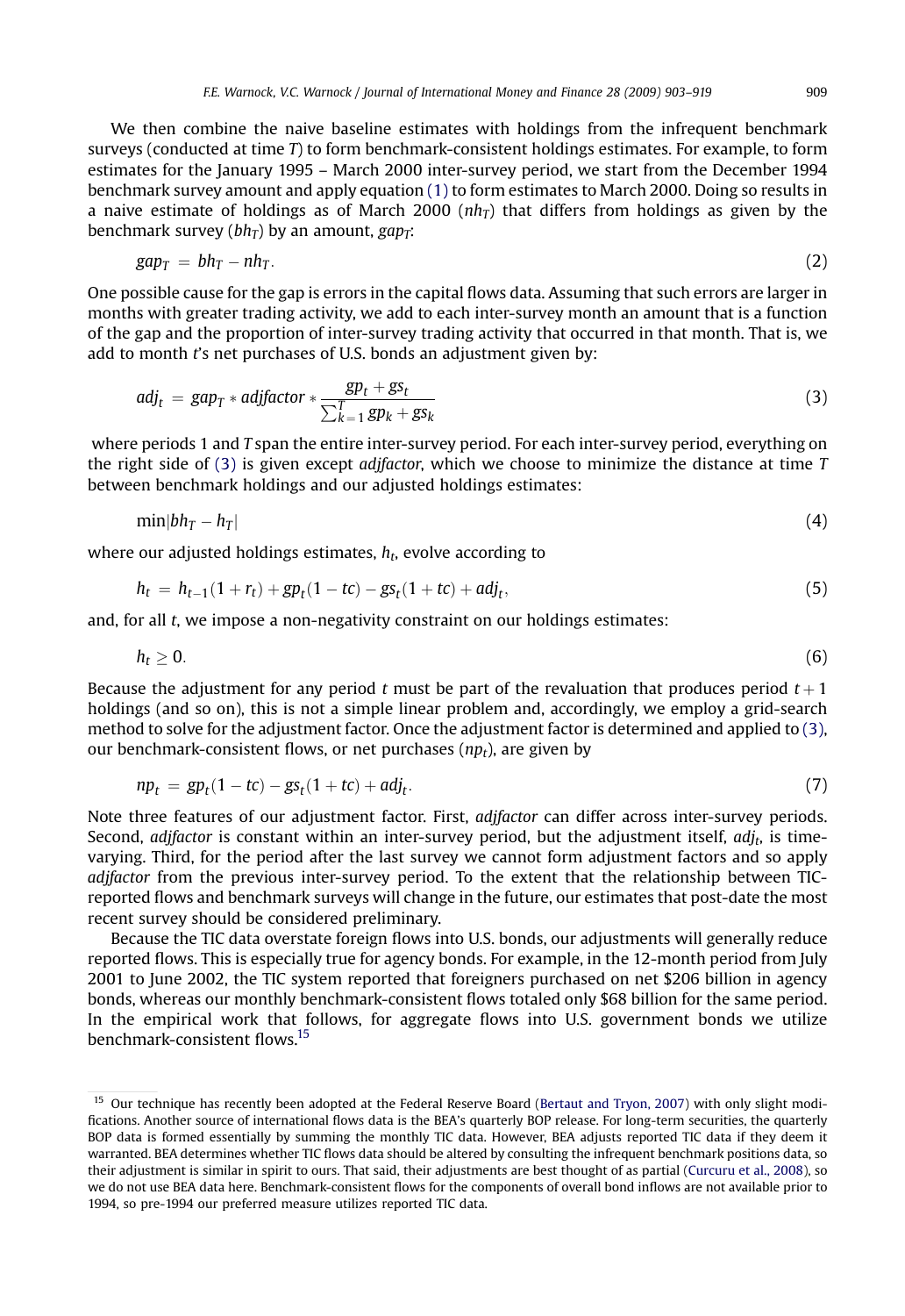<span id="page-7-0"></span>

Fig. 2. Foreign Inflows into U.S. Government Bonds. Both variables are 12-month flows scaled by lagged GDP. The thick line represents foreign official flows into U.S. government bonds. The thin line is aggregate foreign flows into U.S. government bonds, based on our benchmark-consistent flows.

#### 3. The impact of foreign flows on U.S. interest rates

In this section we present our primary regression model of the 10-year yield; regressions of other interest rates (short rates, rates on corporate bonds, and mortgage rates); and results from a dynamic model.

#### 3.1. Foreign inflows and long-term treasury yields

To capture any systematic effects of exogenous inflows on Treasury yields, we use (alternately) two measures of capital flows, depicted in Fig. 2. The first measure is benchmark-consistent flows, our adjusted series on total foreign accumulation of U.S. government bonds. The second is the TIC-reported series on foreign official purchases of U.S. government bonds. As discussed above, we consider the benchmark-consistent flows to be the more accurate series and the TIC-reported official flows to be a lower bound.

The basic empirical model is similar but not identical to that in [Sack \(2004\)](#page-16-0). Because the Treasury yield is a forward-looking asset price, the model relies where possible on variables that encompass forward-looking expectations or at least can be observed in real time. Specifically, we use OLS to estimate the following reduced-form equation to explain the nominal 10-year Treasury yield,  $i_{t,10}$ , over the period January 1984 – May 2005.

$$
i_{t,10} = a + b\pi_{t+10}^{e} + (1-b)i_{t,3m} + c(\pi_{t+1}^{e} - \pi_{t+10}^{e}) + d(rp_{t}) + e(y_{t+1}^{e}) + f(deficit_{t-1})
$$
  
+  $g(foreign_{t}) + \varepsilon_{t}$  (8)

where  $\pi_{t+10}^e$  and  $\pi_{t+1}^e$  are 10-year- and 1-year-ahead inflation expectations;  $i_{t,3m}$  is the 3-month Eurodollar rate;  $rp_t$  is an interest rate risk premium;  $y_{t+1}^e$  is expected real GDP growth over the next year; deficit $^e_t$  is the expected structural budget deficit (scaled by lagged GDP); and foreign<sub>t</sub> is 12-month foreign flows into U.S. bonds (scaled by lagged GDP). Short-term expectations of future output and inflation are from the Blue Chip survey. Long-term inflation expectations, from the Philadelphia Fed's Survey of Professional Forecasters, are interpolated to the monthly frequency.<sup>16</sup> Current monetary

<sup>&</sup>lt;sup>16</sup> [Ang et al. \(2007\)](#page-16-0) show that surveys forecast inflation quite well. Another measure of inflation expectations, TIPS, are not yet usable for time series analysis [\(Kwan, 2005\)](#page-16-0), but show similar levels as the survey data we use.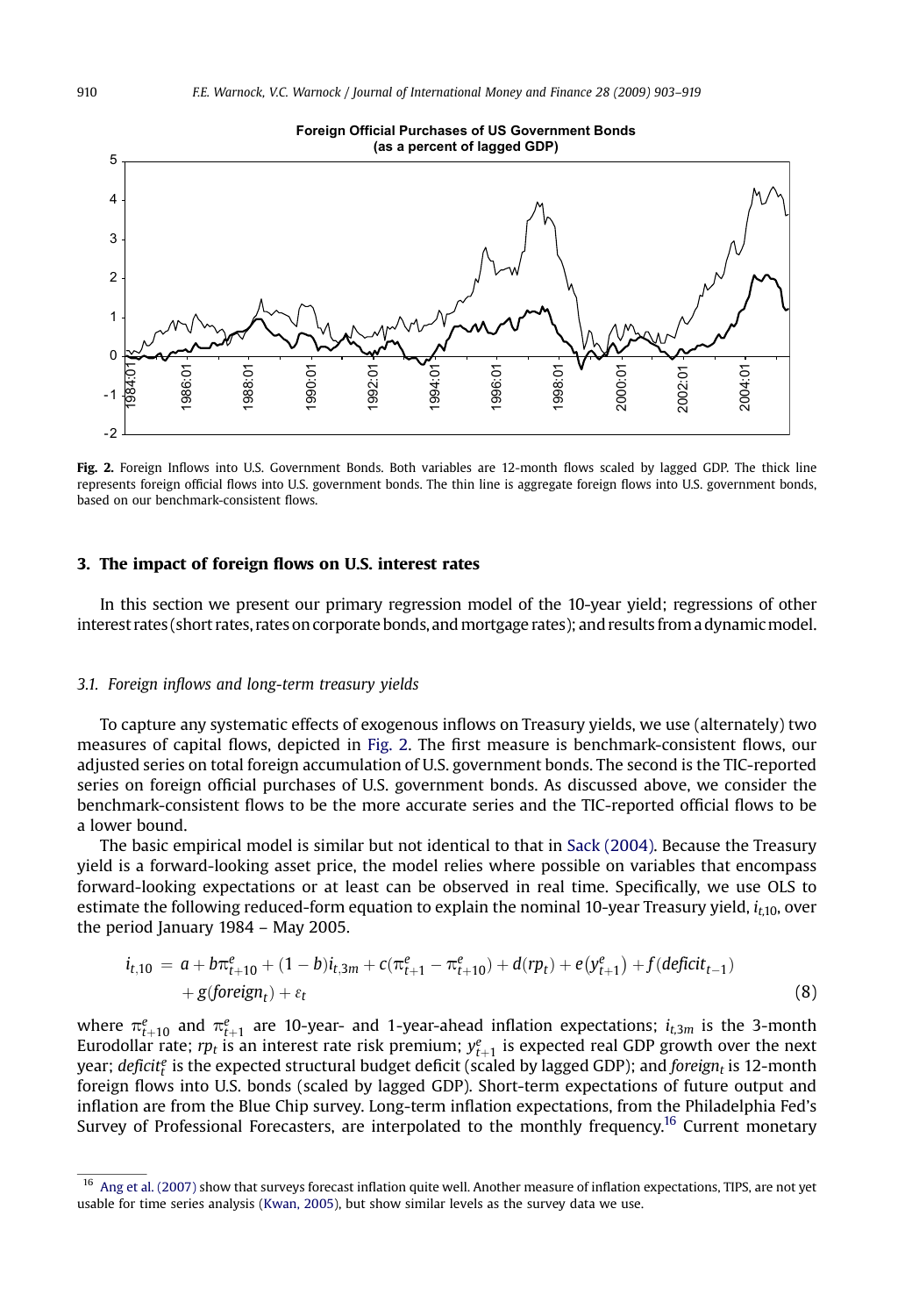policy is measured by the 3-month rate, not the target federal funds rate, because the fed funds rate changes only infrequently. The risk premium, which proxies for interest rate and reinvestment risk, is measured as the volatility of long-term interest rates (calculated as the rolling 36-month standard deviation of changes in long rates). The stance of fiscal policy is a bit trickier to capture. [Laubach \(2003\)](#page-16-0) utilizes the long-dated budget projections of the Congressional Budget Office (CBO) or Office of Management and Budget (OMB), but these projections are not available to us. Instead, we use as a proxy for the expected deficit a readily available measure, the CBO's series on the structural budget deficit, expressed as a percent of lagged GDP, interpolated to the monthly frequency. Our measure has one thing in common with the long-dated projections; being structural, it abstracts from current business cycle conditions.<sup>17</sup>

The domestic explanatory variables, intended to provide an effective summary of economic and policy conditions that might influence Treasury yields through their implications for policy expectations and term premiums, are depicted in [Fig. 3.](#page-9-0) Primary drivers in the longer-term secular decline in nominal rates could well be the extent to which long-term inflation expectations ([Fig. 3](#page-9-0)a) and interest rate movements ([Fig. 3](#page-9-0)b) were stabilized during the Greenspan regime. Long-term inflation expectations were at 4.5 percent when Greenspan took office; by 1999 they had fallen to 2.5 percent, where they have remained ever since. Similarly, the volatility of long rates fell roughly in half from the time Greenspan became chairman to 1991, and have remained more or less constant since. [Fig. 3a](#page-9-0) and 3b make an important point: reductions in inflation expectations and interest rate volatility may have helped reduce long-term interest rates over the course of the 1990s, but by these measures there was no further gain since 1999. The more benign budget situation ([Fig. 3c](#page-9-0)) over the latter half of the 1990s also likely helped bring long rates down, although most of the fiscal improvement has since reversed. Finally, [Fig. 3d](#page-9-0) shows that in most but not all tightening episodes long rates increase substantially.

Two econometric issues – both addressed later in robustness checks – arise in estimating [\(8\).](#page-7-0) The first issue is the potential endogeneity of the regressors. We are assuming that the right-hand side variables do not respond contemporaneously to innovations to the interest rate. This assumption seems reasonable (and is widely used) with regard to macroeconomic variables, which tend to be sluggish. The assumption is somewhat less convincing, but is still maintained, with regard to survey expectations of macroeconomic variables and the current federal funds rate. The second econometric issue concerns the stationarity of the dependent variable. Over the past twenty years, U.S. interest rates and inflation expectations have drifted lower, with no apparent tendency to revert to some stable average level. If they are in fact nonstationary and cointegrated, an unrestricted regression would pick up only the long-term relationship and not the shorter-term dynamics that we are interested in. Thus, to accurately estimate the impact of other regressors, we impose an assumption about the long-run relationship between interest rates and inflation expectations that is consistent with the work of [Mehra \(1998\)](#page-16-0). In particular, we assume that Treasury yields are non-stationary and are cointegrated with the federal funds rate and expected inflation by imposing that the coefficients on those two variables sum to one.<sup>18</sup> Later, as a robustness check we alleviate concerns about both issues by estimating a vector error correction model.

In our static model it is important that we can think of the foreign flows as exogenous. In [Bernanke](#page-16-0) [et al. \(2004\)](#page-16-0), exogenous foreign flows are identified through an event study approach that relies on known foreign exchange interventions by the Japanese government. However, the opportunity to use such a strategy is necessarily limited. The Japanese authorities acquire many U.S. Treasury bonds outside of announced interventions, and most other foreign governments accumulate U.S. securities in a more stealth manner. Our identification strategy relies instead on the flows of foreign government institutions, which include (but are not limited to) accumulation by the Bank of Japan and the People's

<sup>&</sup>lt;sup>17</sup> Moreover, as we will show, our estimates of the impact of budget deficits on interest rates are not dissimilar from those in [Laubach \(2003\)](#page-16-0) or, by extension, [Engen and Hubbard \(2004\)](#page-16-0).

<sup>&</sup>lt;sup>18</sup> This restriction assumes that real interest rates are stationary. It can be shown that imposing this restriction is identical to estimating the regression on the yield curve slope, with one of the regressors equal to the deviation of the federal funds rate from the long-run inflation rate. One could argue that all of the variables from this alternative regression are stationary. Moreover, if this restriction were not imposed, the impact of long-run inflation expectations would become implausibly large.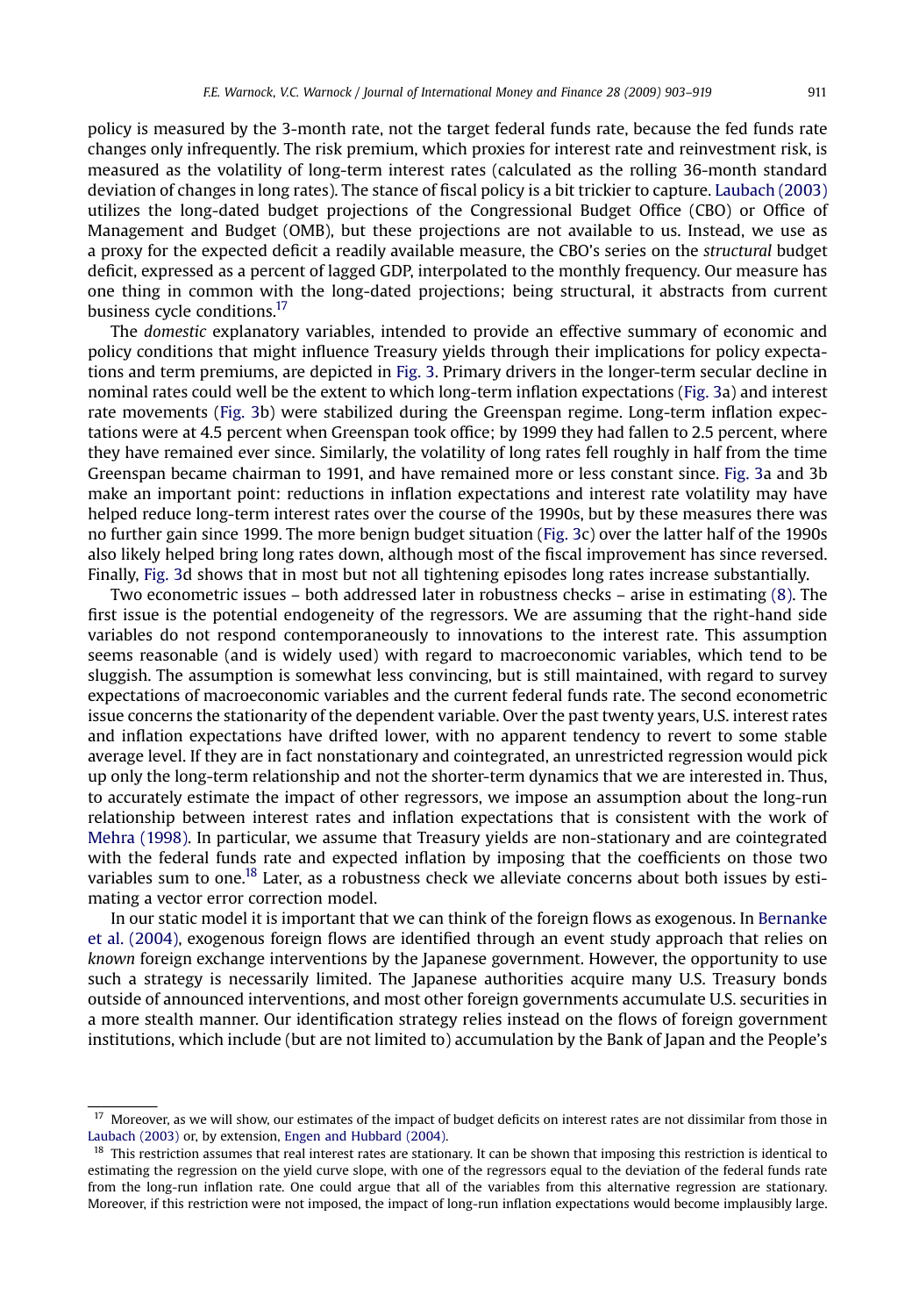<span id="page-9-0"></span>

Fig. 3. Explanatory Variables. (a) Inflation expectations: one-year ahead (thin line) and ten-year ahead (thick line). (b) Interest rate volatility, computed as the standard deviation of changes in 10-year yields using a lagging 36-month window. (c) One-year ahead growth expectations (thin line) and structural budget deficit scaled by GDP (thick line). (d) Target federal funds rate (thin line) and the 10-year yield (thick line).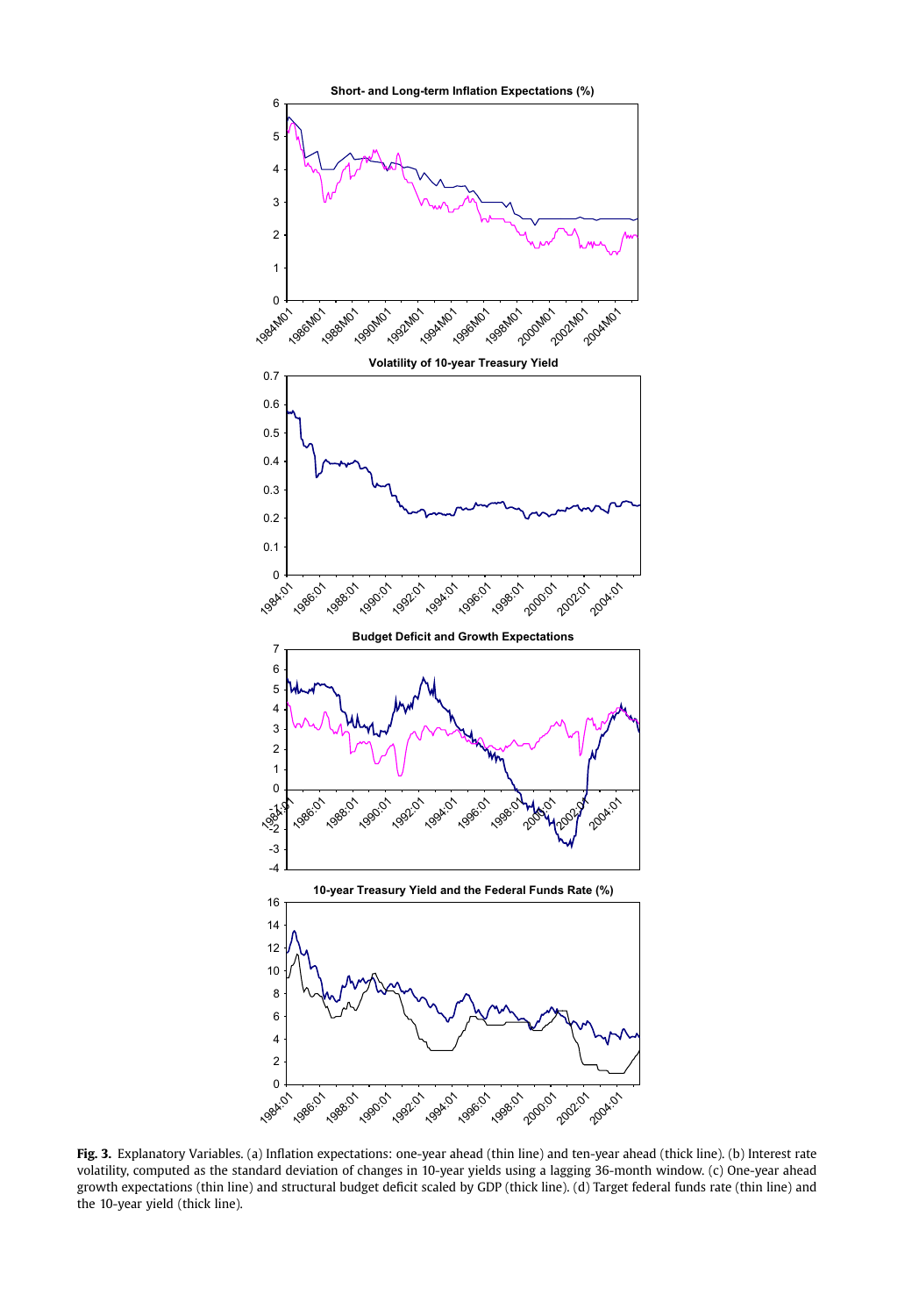Bank of China, as well as the recycling of petrodollars. We consider these flows to be exogenous to our model because few governments treat their foreign reserves as a portfolio to optimize; foreign governments typically have broad objective functions that place a substantial weight on the likely impact of domestic economic policies [\(Dooley et al., 2004](#page-16-0)).

Regression results for the model of the 10-year yield that includes our measures of foreign flows (constructed as 12-month flows scaled by lagged GDP) are presented in [Table 1.](#page-11-0) Our baseline regression is presented in column (1). Foreign flows exhibit a significant negative impact on long rates, with 12 month flows of 1 percent of GDP being associated with a 19 basis point reduction in long rates. In the baseline regression, the control variables are all significant and have the expected signs. Higher inflation and growth expectations are associated with higher long-term rates. Declining interest rate volatility lowers long rates, and, in line with the results in [Laubach \(2003\),](#page-16-0) a one-percentage point increase in the deficit-to-GDP ratio increases long rates by 14 basis points. A one-percentage point increase in short (3-month) rates results in a 37 basis point increase. Overall, the estimates suggest that about half of the decrease in long rates through the 1990s owed to the substantial decreases in longterm inflation expectations and long rate volatility. In the conundrum phase that began in 2004, the baseline regressions – in conjunction with the paths of explanatory variables ([Fig. 3](#page-9-0)) – indicate that downward pressure on long rates was coming from foreign flows and a reduction in budget deficits and growth expectations that offset the effects of increasing short rates and increasing inflation expectations.

Reported foreign official flows also exhibit a significant negative impact on long rates (column 2). Results for real rates (columns 3 and 4) are similar: Compared to the regressions for nominal rates, the coefficient estimates on the foreign flows variables are smaller, but foreign flows still significantly impact real long-term rates. We also re-estimate our regressions starting after two important changes in monetary policy that occurred over the course of our sample. In August 1987, Alan Greenspan became Chairman of the Federal Reserve Board. In February 1994, the Fed began announcing the target fed funds rate; before then, market participants had to infer the Fed's intentions by observing its actions in the market. If we start our sample at either of these dates (columns 5 and 6), our main results are unchanged.

The coefficients on our two measures of capital flows differ substantially, but their impact on longterm nominal rates is similar ([Fig. 4](#page-12-0)a). Note that the graph is constructed to show how much lower U.S. rates are in comparison with the case of zero inflows. Using benchmark-consistent flows, had the twelve months ending in May 2005 seen zero foreign official purchases of U.S. Treasury and agency bonds, our estimates suggest that ceteris paribus U.S. long rates would be about 80 basis points higher. The impact using TIC-reported foreign official flows – which, as noted, represent a lower bound – was 50 basis points at the end of the sample.

[Fig. 4b](#page-12-0) indicates that the model with foreign flows tracks long-run rates well (but not perfectly), and that recent long-term rates are more or less in line with fundamentals.<sup>19</sup> To be sure, the figure shows that the model could be improved, as, for example, a surge in rates in the mid-1990s is not picked up by the model.

Our results might seem to be strikingly large. But, as [Table 2](#page-13-0) shows, foreigners have become major participants in U.S. bond markets, holding over half the U.S. Treasury bond market and almost onequarter of all U.S. bonds. Gone are the days of the late 1970s when foreigners held less than 5 percent of the U.S. bond market. Moreover, our results are in line with those of other researchers. For example, [Laubach \(2003\)](#page-16-0) found that a one-percentage-point increase in the budget deficit would increase long rates by 25 basis points. Over the course of 2002 and 2003 the budget deficit increased from near zero to 4 percent of GDP, which, according to the Laubach estimates, would imply a 100-basis-point impact on long rates. If we witnessed a similarly dramatic movement in foreign flows, our results would imply a similar impact on long rates. [Bernanke et al. \(2004\),](#page-16-0) in an event study of Japanese announced interventions, found that each \$1 billion of intervention in the Treasury market depressed U.S. long

<sup>&</sup>lt;sup>19</sup> In an earlier version [\(Warnock and Warnock, 2005](#page-16-0)), we included foreign flows into U.S. corporate bonds in our flows measures. This completely eliminated the ''conundrum'' and produced materially larger results, but because we cannot be certain that those flows can be treated as exogenous to our model, we do not present them in this paper.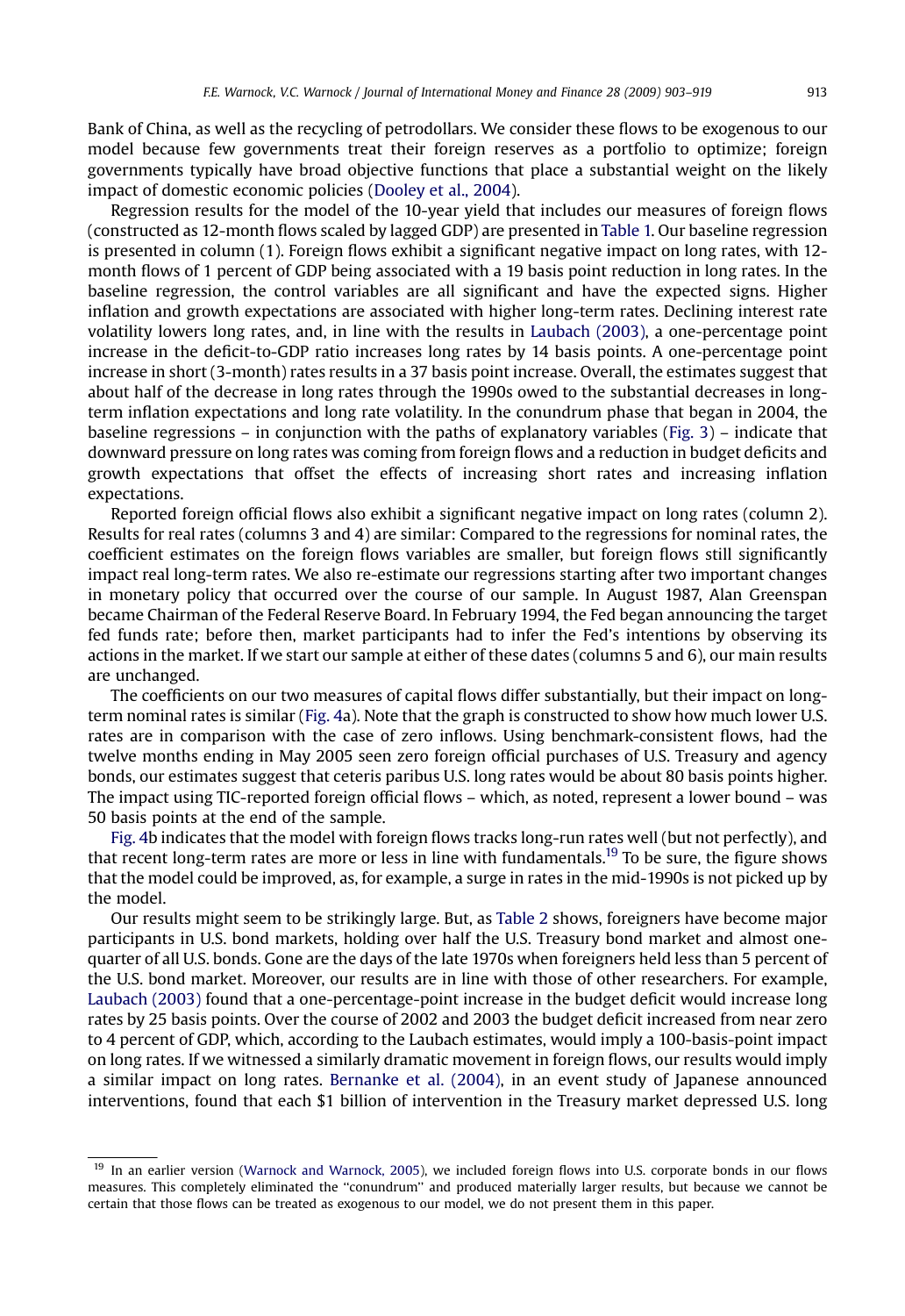| DepVar:                      | Nominal 10-year yield | Real 10-year yield |                    |                    | Nominal 10-year yield |                    |
|------------------------------|-----------------------|--------------------|--------------------|--------------------|-----------------------|--------------------|
|                              | (1)                   | (2)                | (3)                | (4)                | (5)                   | (6)                |
| $\pi^e_{t+10}$               | $0.628***$ (19.32)    | $0.629***$ (18.97) |                    |                    | $0.614***$ (20.25)    | $0.586***$ (17.01) |
| $\pi^e_{t+1} - \pi^e_{t+10}$ | $0.431**$ (2.02)      | $0.486**$ (2.24)   | $-0.013(0.06)$     | 0.028(0.13)        | $-0.091(0.50)$        | $-0.092(0.39)$     |
| $y_{t+1}^e$                  | $0.145**$ (1.98)      | $0.137**$ (1.97)   | $0.239***$ (3.28)  | $0.240***$ (3.38)  | $-0.018(0.30)$        | $-0.065(0.82)$     |
| $rp_t$                       | $4.351***$ (6.15)     | $4.672***$ (6.74)  | $2.345***$ (3.19)  | $2.446***$ (3.31)  | $2.406***$ (3.57)     | $14.909***$ (4.45) |
| $i_{t,3m}$                   | $0.372***$ (11.45)    | $0.371***$ (11.20) | $0.422***$ (14.23) | $0.420***$ (14.16) | $0.386***$ (12.71)    | $0.414***$ (12.01) |
| $deficit_{t-1}$              | $0.137***$ (4.52)     | $0.134***$ (4.51)  | 0.041(1.58)        | 0.042(1.63)        | $0.216***$ (8.21)     | $0.191***$ (4.90)  |
| Foreign <sub>r</sub>         | $-0.188***$ (5.70)    |                    | $-0.078**$ (2.50)  |                    | $-0.194***$ (6.54)    | $-0.226***$ (4.13) |
| Foreign Off <sub>r</sub>     |                       | $-0.399***$ (6.00) |                    | $-0.199***$ (2.96) |                       |                    |
| <b>Observations</b>          | 257                   | 257                | 257                | 257                | 214                   | 148                |
| R-squared                    | 0.897                 | 0.891              | 0.807              | 0.806              | 0.837                 | 0.838              |

<span id="page-11-0"></span>Table 1 Model of ten-year treasury yield.<sup>a</sup>

a This table presents results of OLS regressions explaining the 10-year Treasury yield using domestic variables and foreign flows. The specification is generally as follows:  $i_{t,10} = a + b\pi_{t+10}^e + (1-b)i_{t,3m} + c(\pi_{t+1}^e - \pi_{t+10}^e) + d(r p_t) + e(y_{t+1}^e) + d(r p_t)$  $f(defit_{t-1}) + g(foreign_t) + \varepsilon_t$  where  $i_{t,10}$  is the nominal 10-year Treasury yield,  $\pi^e_{t+10}$  and  $\pi^e_{t+1}$  are 10-year- and 1-year-ahead inflation expectations;  $i_{\rm t,2m}$  is the 3-month Eurodollar rate; rp<sub>t</sub> is an interest rate risk premium;  $y^e_{t+1}$  is expected real GDP growth over the next year;  $\mathit{deficit}_{t-1}$  is the structural budget deficit (scaled by lagged GDP); and  $\mathit{foreign}_t$  is 12-month aggregate foreign flows into U.S. Treasury and agency bonds. Columns 2 and 4 include foreign official flows (Foreign Offt) instead of aggregate flows. Columns 3 and 4 have as the dependent variable the real 10-year Treasury yield,  $r_{t,10}$ , calculated as  $i_{t,10}-\pi^e_{t+10}$  (and  $\pi^e_{t+10}$  is thus omitted as an explanatory variable). In all columns, t-statistics, computed using standard errors that are robust to heteroskedasticity and serial correlation, are reported in parentheses. \*\*\*, \*\*, and \* denote significance at the 1, 5, and 10 percent levels, respectively. Constants included but not reported. The sample is monthly from January 1984 to May 2005, except in Columns 5 and 6, which begin in August 1987 and February 1994. Yields are measured as percentages.

rates by 0.7 basis points. Foreign inflows of \$100 billion a year (or even \$200 billion) are not uncommon, so our magnitudes are not exorbitant when compared with those in [Bernanke et al. \(2004\).](#page-16-0) Indeed, one interpretation is that our results generalize their event study findings.

The reader might wonder where the foreign flows are coming from. While country attribution is arguably the weakest aspect of the TIC data, it tends to be of decent quality for a group of countries in East Asia. Panel (a) of [Fig. 5](#page-14-0) decomposes foreign inflows into U.S. government bonds into those arising from Japan, China, Hong Kong, Taiwan, and Korea (thick line) and those arising from other countries (thin line). From the former group comes the vast majority of foreign official accumulation of U.S bonds; East Asian purchases peaked in the summer of 2004, when Japanese accumulation slowed considerably. The latter group includes, among other things, the recycling of petrodollars; these other inflows were still surging at the end of the sample, perhaps owing to rising oil revenues. Accordingly, the impact of East Asian accumulation (Panel (b)) was only 38 basis points at sample-end, down from a high of 78 basis points, while other inflows are accountable for a 30 basis point reduction of the 10 year yield.<sup>20</sup>

#### 3.2. Foreign inflows and other U.S. interest rates

While the primary focus of our paper is on long-term Treasury yields, in [Table 3](#page-15-0) we present results for other long-term interest rates as well as short-term rates. We first re-estimate the regressions for corporate bond yields (for both Moody's Aaa and Baa) as well as a 30-year fixed mortgage rate.<sup>21</sup> While the coefficient estimates for some variables differ somewhat from those in our benchmark regressions, the drivers are similar. In particular, these other long rates tend to be driven by inflation and growth

 $20$  Impacts are computed from a model (not shown, but available from the authors) that is identical to that of Table 1 column 1, with the exception that the flows are broken out into East Asian and Other. The coefficients are  $-0.27$  (East Asia) and  $-0.14$ (Other); both are highly significant.

 $21$  The corporate bond rate data is from the Federal Reserve Board H.15 statistical release [\(www.federalreserve.gov/releases/](http://www.federalreserve.gov/releases/h15) [h15/](http://www.federalreserve.gov/releases/h15)). Mortgage rate data are from Freddie Mac's Primary Mortgage Market Survey ([www.freddiemac.com/pmms/pmms\\_](http://www.freddiemac.com/pmms/pmms_archives.html) [archives.html\)](http://www.freddiemac.com/pmms/pmms_archives.html).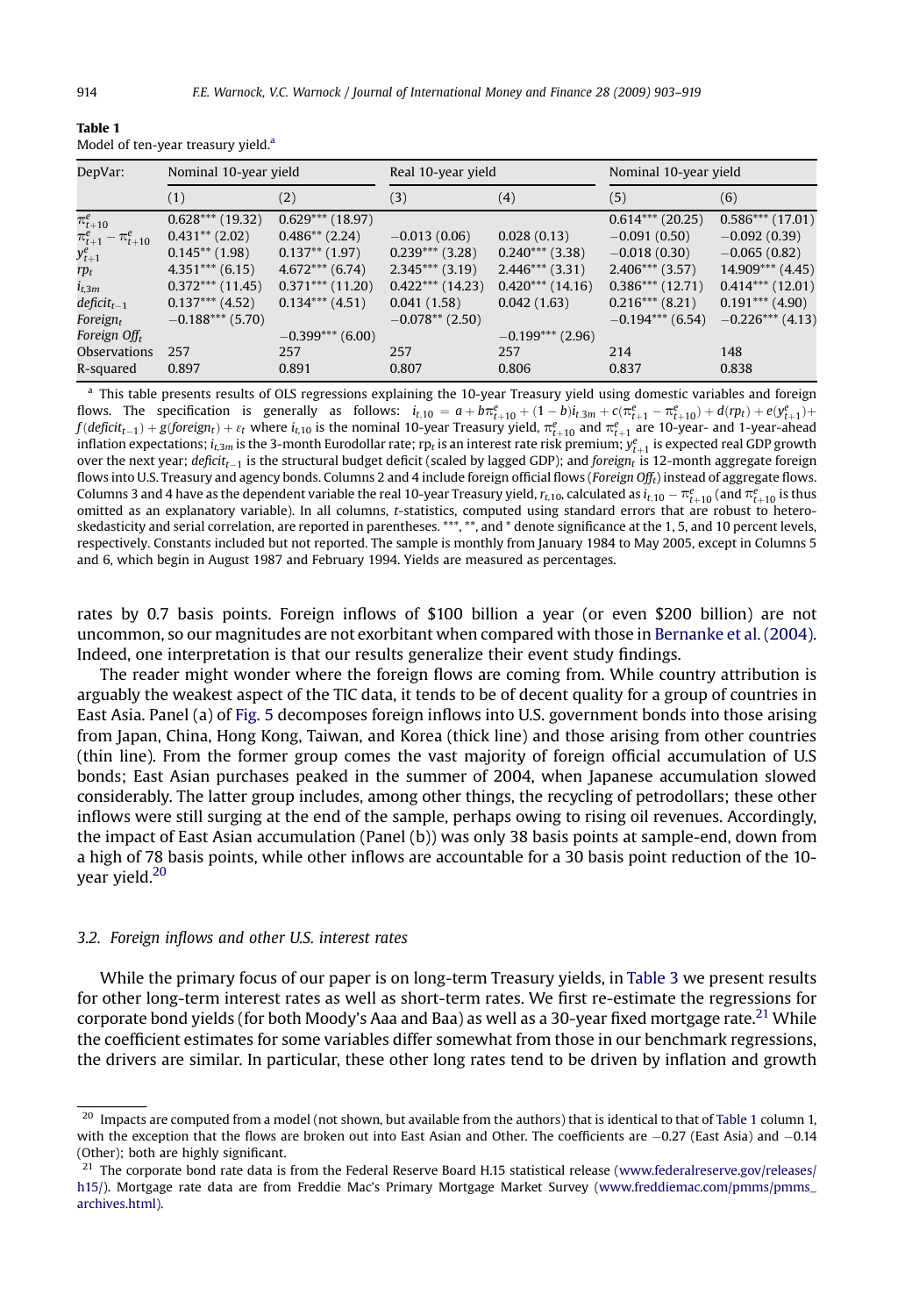<span id="page-12-0"></span>

Fig. 4. Impact of Foreign Flows into US Bonds on 10-year Treasury Yields. (a) Impact is calculated as one-year flows time the coefficient estimates on foreign flows in Columns 1 (thick line) and 2 (thin line) of [Table 1.](#page-11-0) (b) Fitted values (thin line) are calculated from the regression in Column 1 of [Table 1.](#page-11-0)

expectations as well as risk premiums and policy variables. Moreover, foreign flows exhibit a substantial impact on these markets.

Short-term interest rates are more closely tied to policy rates, so we expect the impact of foreign flows to be more muted. Columns (4) and (5) confirm this for both the 2-year Treasury yield and the 1 year adjustable rate mortgage (ARM). For both, the coefficient on the foreign flows variable is about half those in previous tables, while the coefficient on the 3-month rate has increased substantially.

A comparison of the coefficients on the foreign flows variables in [Tables 3 and 1](#page-15-0) suggests that foreign flows can explain at least some of the 2004 and 2005 flattening of the yield curve. In the last year of our sample, the 10-year minus 2-year spread decreased by 147 basis points. Our regressions suggest that the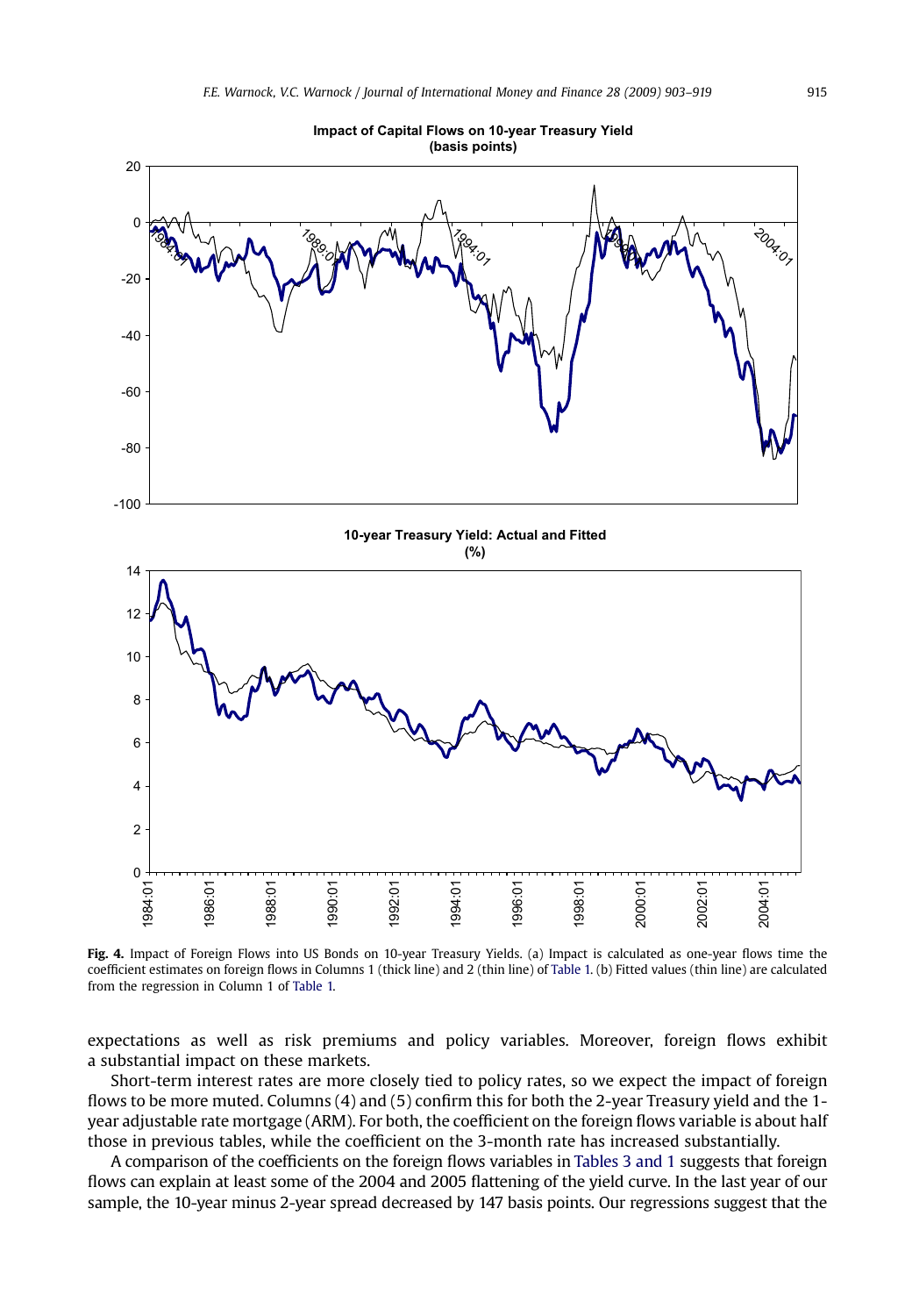| $101$ $\mu$ $101$ $\mu$ $101$ $\mu$ $101$ $\mu$ $101$ $\mu$ $101$ $\mu$ $101$ |                 |               |               |            |                  |
|-------------------------------------------------------------------------------|-----------------|---------------|---------------|------------|------------------|
|                                                                               |                 | December 1978 | December 1994 | March 2000 | <b>June 2005</b> |
| Issuer:                                                                       |                 |               |               |            |                  |
| Treasury                                                                      | Outstanding     | 326           | 2392          | 2508       | 3093             |
|                                                                               | Foreign Owned   | 39            | 464           | 884        | 1599             |
|                                                                               | % Foreign Owned | 12.0%         | 19.4%         | 35.2%      | 51.7%            |
| Agencies                                                                      | Outstanding     | 180           | 1982          | 3575       | 5591             |
|                                                                               | Foreign Owned   | 5             | 107           | 261        | 791              |
|                                                                               | % Foreign Owned | 2.8%          | 5.4%          | 7.3%       | 14.1%            |
| Corporates                                                                    | Outstanding     | 715           | 3556          | 5713       | 8858             |
|                                                                               | Foreign Owned   | 7             | 276           | 703        | 1729             |
|                                                                               | % Foreign Owned | 1.0%          | 7.8%          | 12.3%      | 19.5%            |
| All U.S. Issuers                                                              | Outstanding     | 1221          | 7930          | 11.796     | 17.542           |
|                                                                               | Foreign Owned   | 51            | 847           | 1848       | 4119             |
|                                                                               | % Foreign Owned | 4.2%          | 10.7%         | 15.7%      | 23.5%            |

Foreign holdings of long-term U.S. Debt securities (\$ billions)<sup>a</sup>

<sup>a</sup> Source: Table 2 of [Treasury Department et al. \(2005, 2006\)](#page-16-0).

differential impacts of foreign flows on these rates are associated with about 50 basis points of this flattening.

## 3.3. VECM estimation

In this section we follow [Bandholz et al. \(2007\)](#page-16-0) by estimating a parsimonious vector error correction model of long-term yields, short-term rates, inflation expectations, and foreign flows. Because the VECM structure allows for both long-term and short-term influences, our underlying foreign variable is now foreign holdings of U.S. government bonds  $(FH)$ <sup>22</sup> In the short-run dynamics, of course, foreign holdings are differenced and become very much like flows. For inflation expectations, because 10-year expectations change only sluggishly, we use one-year expectations.

The results of the VECM estimation are in [Table 4.](#page-15-0) A battery of lag tests pointed to 2 lags as being sufficient. A Johansen test indicated that with 2 lags there is one cointegrating vector. The VECM system is then

$$
\begin{pmatrix} i_{t,10} \\ i_{t,3m} \\ \pi_t^{\epsilon} \\ H_t \end{pmatrix} = \Gamma \begin{pmatrix} \Delta i_{t-1,10} \\ \Delta i_{t-1,3m} \\ \Delta \pi_{t-1}^{\epsilon} \\ \Delta F H_{t-1} \end{pmatrix} + \begin{pmatrix} \alpha^{i10} \\ \alpha^{i3m} \\ \alpha^{\pi} \\ \alpha^{FH} \end{pmatrix} \left( 1 \beta^{i3m} \beta^{\pi} \beta^{FH} \right) \begin{pmatrix} i_{t-1,10} \\ i_{t-1,3m} \\ \pi_{t-1}^{\epsilon} \\ F H_{t-1} \end{pmatrix} + \varepsilon_t.
$$
 (9)

[Table 4](#page-15-0) shows that  $\alpha^{i10}$  is negative and  $\beta^{FH}$  is positive, indicating that in the long-run dynamics there is a negative relationship between foreign holdings and long-term U.S. interest rates. The coefficient on  $\Delta FH_{t-1}$  is also negative, indicating a negative relationship between changes in foreign holdings and long-term rates. The results from the VECM estimation are consistent with our baseline static regressions: the surge in foreign ownership of U.S. bonds has put downward pressure on long-term U.S. rates.

# 4. Conclusion

This paper represents an attempt at analyzing the impact of foreign flows on a large developed economy. While we remind the reader that the *ceteris paribus* caveat strongly applies to our main

<span id="page-13-0"></span>Table 2

 $22$  The foreign holdings variable, available starting December 1984, is from [Bertaut and Tryon \(2007\).](#page-16-0) It is completely consistent with our benchmark-adjusted flows as it is essentially the  $h_t$  in our equation [\(5\)](#page-6-0). Moreover, Bertaut and Tryon's adjusted flows (plus gap) series yield qualitatively similar results for flows regressions such as in [Tables 1 and 3](#page-11-0).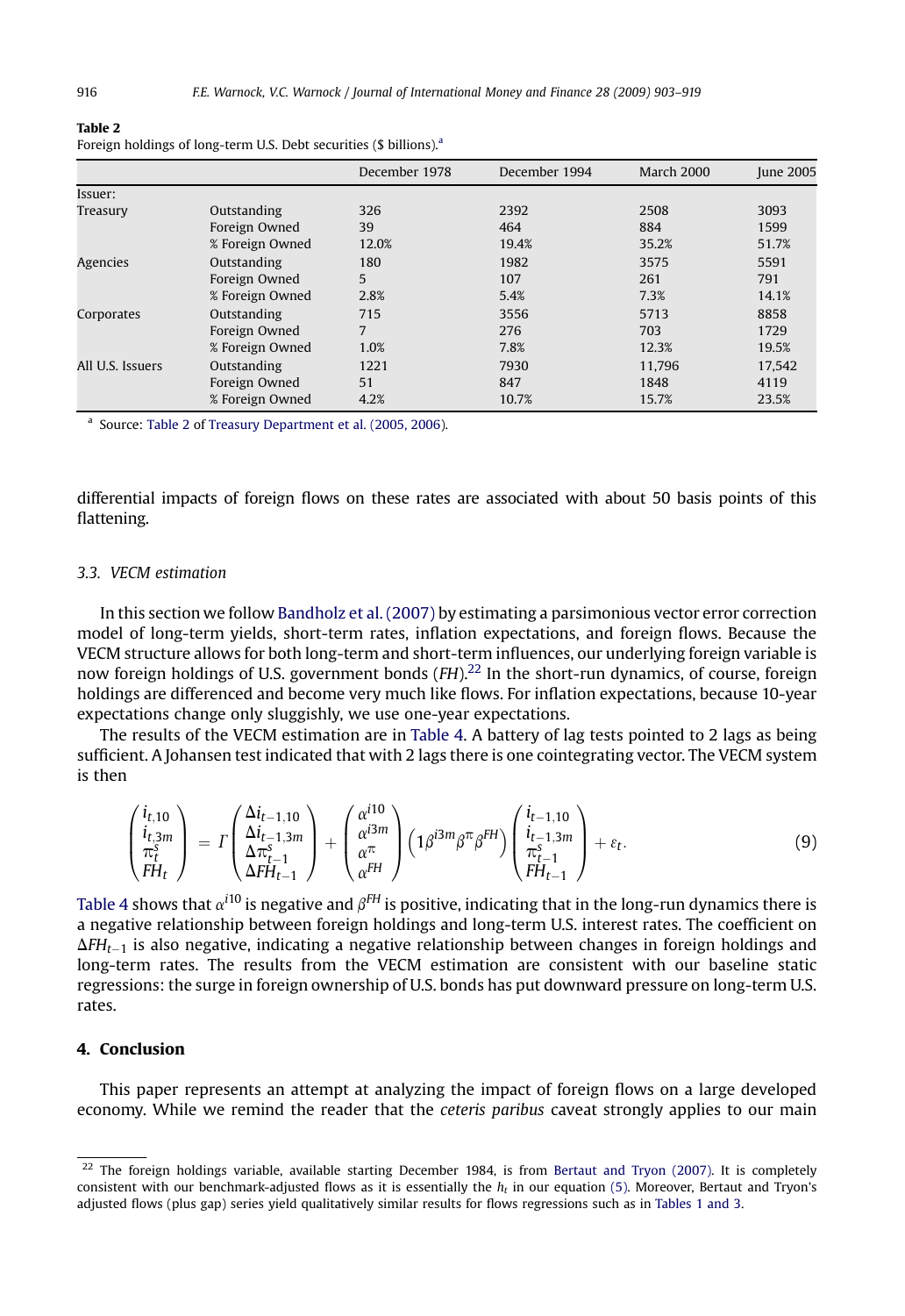<span id="page-14-0"></span>

**East Asian and Other Flows into U.S. Government Bonds**

Fig. 5. Decomposition of Foreign Flows. (a) Flows decomposed into those originating from East Asia\* (thick line) and elsewhere. (b) Impact of East Asian\* (thick line) and other inflows. \*In this exhibit, East Asia refers to Japan, China, Hong Kong, Taiwan, and Korea.

(partial equilibrium) results, our work suggests that large foreign purchases of U.S. government bonds have contributed importantly to the low levels of U.S. interest rates observed over the past few years. In the hypothetical case of zero foreign accumulation of U.S. government bonds over the course of an entire year, long rates would be 80 basis points higher.

Our results have several implications. Foreign inflows, by depressing long-term U.S. rates, make Fed policy less restrictive than otherwise and spur U.S. economic activity. One would expect the most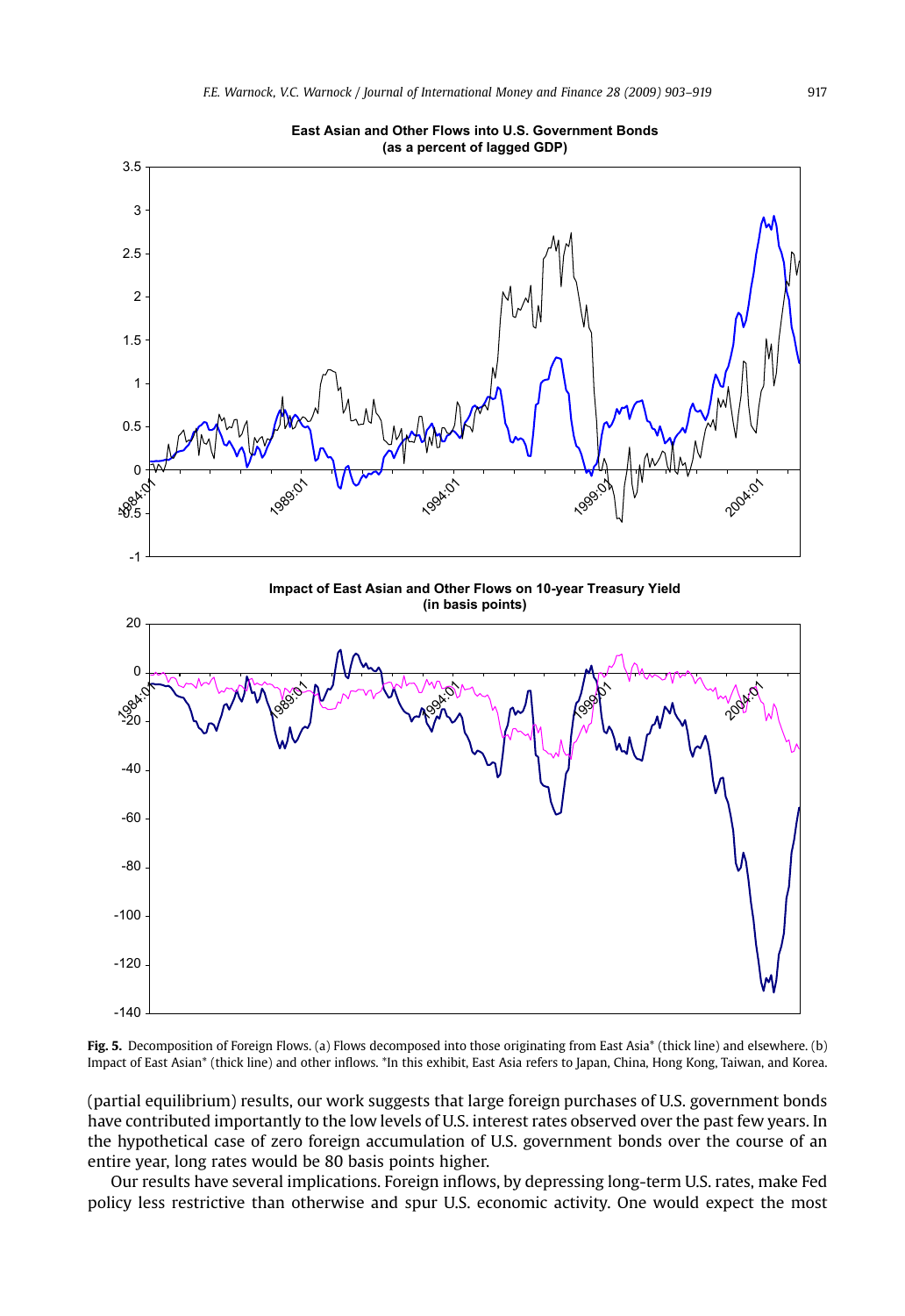|                            | CorpAaa     | CorpBaa     | Mtg30       | i2         | Mtg1        |
|----------------------------|-------------|-------------|-------------|------------|-------------|
|                            | (1)         | (2)         | (3)         | (4)        | (5)         |
| $\pi^e_{t+10}$             | $0.761***$  | $0.827***$  | $0.623***$  | $0.161***$ | $0.503***$  |
|                            | (30.91)     | (29.7)      | (23.49)     | (6.28)     | (19.94)     |
| $\pi^e_{t+1}-\pi^e_{t+10}$ | 0.113       | 0.068       | 0.039       | 0.078      | $-0.091$    |
|                            | (0.71)      | (0.41)      | (0.26)      | (0.51)     | (0.61)      |
| $y_{t+1}^e$                | $0.141**$   | 0.092       | $0.169***$  | $0.152***$ | $0.278***$  |
|                            | (2.36)      | (1.49)      | (2.84)      | (2.73)     | (4.4)       |
| $rp_t$                     | $5.019***$  | $7.947***$  | 5.466***    | $1.287**$  | $5.217***$  |
|                            | (9.42)      | (13.81)     | (8.68)      | (2.33)     | (7.34)      |
| $i_{t,3m}$                 | $0.239***$  | $0.173***$  | $0.377***$  | $0.839***$ | $0.497***$  |
|                            | (9.71)      | (6.2)       | (14.2)      | (32.75)    | (19.74)     |
| $deficit_{t-1}$            | $-0.016$    | $-0.022$    | $0.090***$  | $0.067***$ | $-0.125***$ |
|                            | (0.74)      | (0.94)      | (3.53)      | (2.81)     | (5.18)      |
| Foreign <sub>t</sub>       | $-0.266***$ | $-0.350***$ | $-0.266***$ | $-0.040*$  | $-0.200***$ |
|                            | (9.23)      | (11.57)     | (10.2)      | (1.73)     | (10.08)     |
| Observations               | 257         | 257         | 257         | 257        | 257         |
| R-squared                  | 0.921       | 0.926       | 0.911       | 0.917      | 0.921       |

<span id="page-15-0"></span>Table 3 Models of other interest rates.<sup>a</sup>

<sup>a</sup> OLS regressions explaining the Aaa corporate bond rate (column 1), Baa corporate bond rate (column 2), 30-year fixed mortgage rate (column 3), 2-year Treasury yield (column 4), and 1-year ARM (column 5). The general specification is as follows:  $i_t = a + b\pi_{t+10}^e + (1-b)i_{t,3m} + c(\pi_{t+1}^e - \pi_{t+10}^e) + d(np_t) + e(y_{t+1}^e) + f(deficit_{t-1}) + g(foreign_t) + \varepsilon_t$  where  $i_t$  is the nominal interest rate (Aaa, Baa, 30-year fixed, 2-year Treasury, or 1-year ARM);  $\pi_{t+10}^e$  and  $\pi_{t+1}^e$  a expectations;  $i_{t,3m}$  is the 3-month Eurodollar rate;  $r p_t$  is an interest rate risk premium;  $y_{t+1}^e$  is expected real GDP growth over the next year; deficit<sub>t–1</sub> is the structural budget deficit (scaled by lagged GDP); and foreign<sub>t</sub> is 12-month aggregate foreign flows into U.S. Treasury and agency bonds scaled by lagged GDP. In all columns, t-statistics, computed using standard errors that are robust to heteroskedasticity and serial correlation, are reported in parentheses. \*\*\*, \*\*, and \* denote significance at the 1, 5, and 10 percent levels, respectively. Constants included but not reported. The sample is monthly from January 1984 to May 2005. Yields are measured as percentages.

interest-rate sensitive sectors, such as housing, to bear the bulk of this effect; related to that, we show that U.S. mortgage rates are also depressed by the foreign inflows. Also, because short rates have been more tightly anchored to policy rates, another implication is that foreign flows help to flatten the yield curve.

One major contribution of this paper is that it highlights issues with reported capital flows data and shows the reader how to adjust the data to correct for these issues. The technique presented here is now, with only minor modifications, endorsed by the Federal Reserve. We urge the interested reader to consult [Bertaut and Tryon \(2007\)](#page-16-0) and their associated, updated dataset.

We leave much for future work. Areas for further research include folding international flows into macro-finance models of interest rates and expanding our analysis to a multi-country model.

#### Table 4

Vector error correction model<sup>?</sup>

|                | Cointegrating equation (Levels) | Error correction $( \Delta s )$ |
|----------------|---------------------------------|---------------------------------|
| $\alpha^{i10}$ |                                 | $-0.101$ [3.75]                 |
| $i_{10}$       |                                 | $0.303$ [3.94]                  |
| $i_{3m}$       | $-0.214$ [2.82]                 | $-0.040$ [0.55]                 |
| $\pi^e$        | $-0.554$ [1.92]                 | $-0.251$ [1.70]                 |
| <b>FH</b>      | $0.016$ [2.74]                  | $-0.031$ [3.13]                 |
| Observations   |                                 | 242                             |
| R-squared      |                                 | 0.216                           |

<sup>a</sup> Multivariate vector error correction estimation of the 10-year Treasury yield, 1-year-ahead inflation expectations, 3-month Eurodollar rate, and foreign holdings (FH) of U.S. Treasury and agency bonds (scaled by GDP). Based on various tests (available from the authors), two lags and one cointegrating vector were included in the system. In brackets are the absolute values of zstatistics. Constant included but not reported. The sample is monthly from December 1984 to March 2005. Yields are measured as percentages. For the error correction equations, only the  $\Delta i_{10}$  equation is shown; all others available from authors upon request.